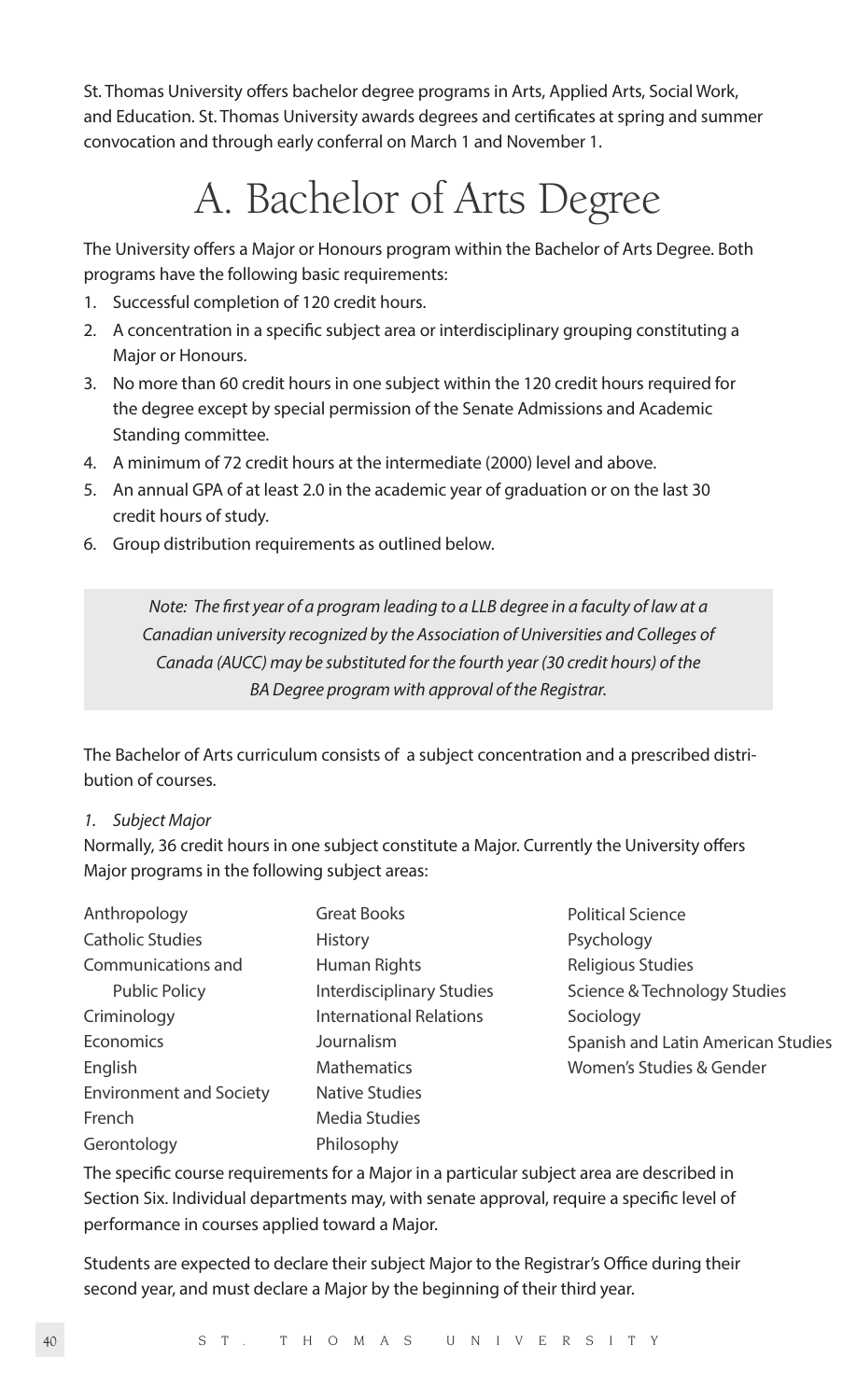## *2. Minor (optional)*

Students pursuing a Bachelor of Arts degree may elect a Minor consisting of 18 credit hours in one subject. The specific course requirements for a Minor in a particular subject area are described in Section Six. Students who wish to designate a Minor are responsible for notifying the Registrar's Office of their selection.

#### *3. General Curriculum Requirements*

The arts curriculum is organized on the basis of a preparatory first year of general studies, partly prescribed, followed by three years of more intensive study in areas dictated by the student's interests and capabilities.

The normal course load in the academic year for full-time students in the Bachelor of Arts program is 30 credit hours. The minimum course load for full-time students is 9 credit hours per semester. The maximum is 18 credit hours per semester, with permission of the Registrar's Office.

In order to meet the goal of a liberal education to develop a breadth of knowledge and depth of understanding, the BA curriculum is offered in different groups and levels of courses. Candidates must successfully complete the following credits from each of the designated groups.

## **Group A: 12 credit hours (normally taken in first year) from:**

| Catholic Studies  | <b>Irish Studies</b>               |  |
|-------------------|------------------------------------|--|
| Communications    | Italian                            |  |
| and Public Policy | Japanese                           |  |
| English           | Journalism                         |  |
| ESL               | Latin                              |  |
| French            | Native Studies (Maliseet)          |  |
| Great Books       | Native Studies (Mi'kmag)           |  |
| History           | Philosophy                         |  |
| Human Rights      | Religious Studies                  |  |
|                   | Spanish and Latin American Studies |  |

#### **Group B: 12 credit hours (normally taken in first year) from:**

| Anthropology            | Native Studies           |
|-------------------------|--------------------------|
| <b>Business</b>         | <b>Political Science</b> |
| Criminology             | Psychology               |
| Economics               | Sociology                |
| Gerontology             | Women & Gender Studies   |
| International Relations |                          |

Students are required to complete a minimum of 6 credit hours from Group C or Group D or both. This means that a combination of courses from Environment & Society, Natural Sciences, Science & Technology Studies, Fine Arts, Music and Visual Arts totalling 6 credit hours will satisfy general curriculum requirements for graduation. NOTE: All students who meet the requirements for a major in Psychology are deemed to have completed 6ch in Group C.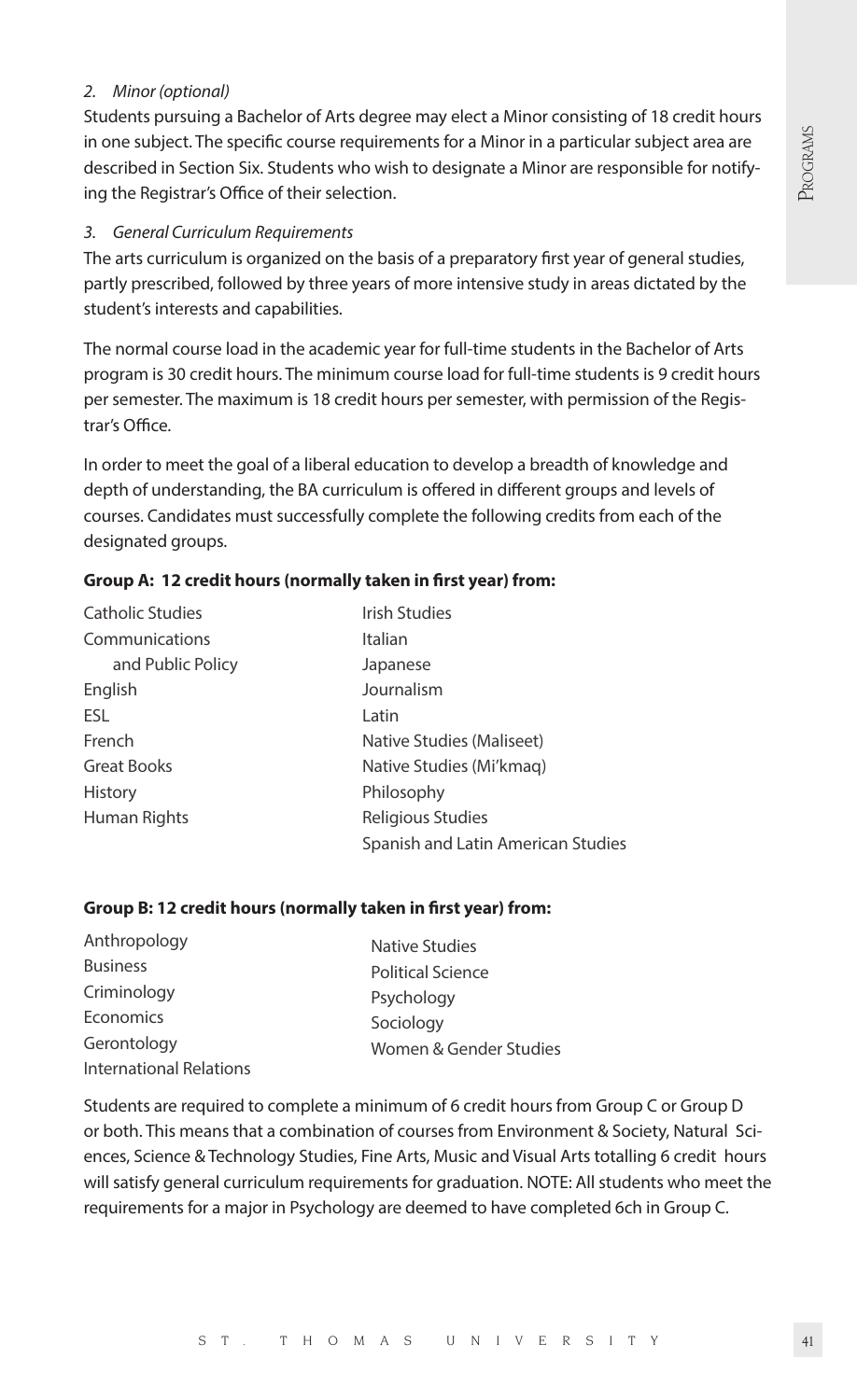## **Group C:**

Courses in natural sciences or Environment and Society or courses offered by the Science and Technology Studies Program, including those approved for cross listing in Science and Technology Studies, and any other courses approved by Senate. – Senate meeting November 16, 2006.

Environment and Society Mathematics Natural Sciences (eg. Biology, Chemistry, Geology, Physics) Science and Technology Studies

#### **Group D:**

Courses that have the goal of serving to develop students' aesthetic literacy through creative, cultural, and/or reflective artistic activity which include any courses offered by the Fine Arts Program, and those approved for cross listing in Fine Arts, and any other courses approved by Senate – Senate meeting November 16, 2006.

Fine Arts Music Visual Arts

For example:

- 6 credit hours in Group C and none in Group D
- 6 credit hours in Group D and none in Group C
- 3 credit hours in Group C and 3 credit hours in Group D

Normally a full-time student in first year will take five different first-year courses, at the 1000 level, for a total of 30 credit hours. In second year students are encouraged to pursue the breadth of knowledge by selecting a variety of subject areas. In third and fourth years, students are encouraged to pursue the depth of knowledge or the more intensive concentration in their choice of a Major or Honours subject area.

Students are advised to meet the requirements for Groups A, B, C, and D by the end of their third year of full-time study, or by completion of 90 credit hours, in accordance with the following benchmarks:

- by the end of Year 1, students shall have obtained 18 of the Group A and B credit hours required;
- by the end of Year 2, students shall have obtained 24 of the 30 credit hours required;
- by the end of Year 3, students shall have obtained all 30 credit hours required.
- *a. The Aquinas program*

The Aquinas program offers first-year students an alternative to the regular, 30 credithour first-year program. The program counts as 18 credit hours and is designed to be appropriate to all first-year students. Students in the Aquinas program are required to complete 12 other first-year credit hours, on an elective basis, in order to complete their first year.

Those enrolled in the Aquinas program will join in a learning community of no more than 36 students and three or more professors to study, from a cross-disciplinary perspective, a particular theme of interest in the liberal arts. Students' time will be flexibly scheduled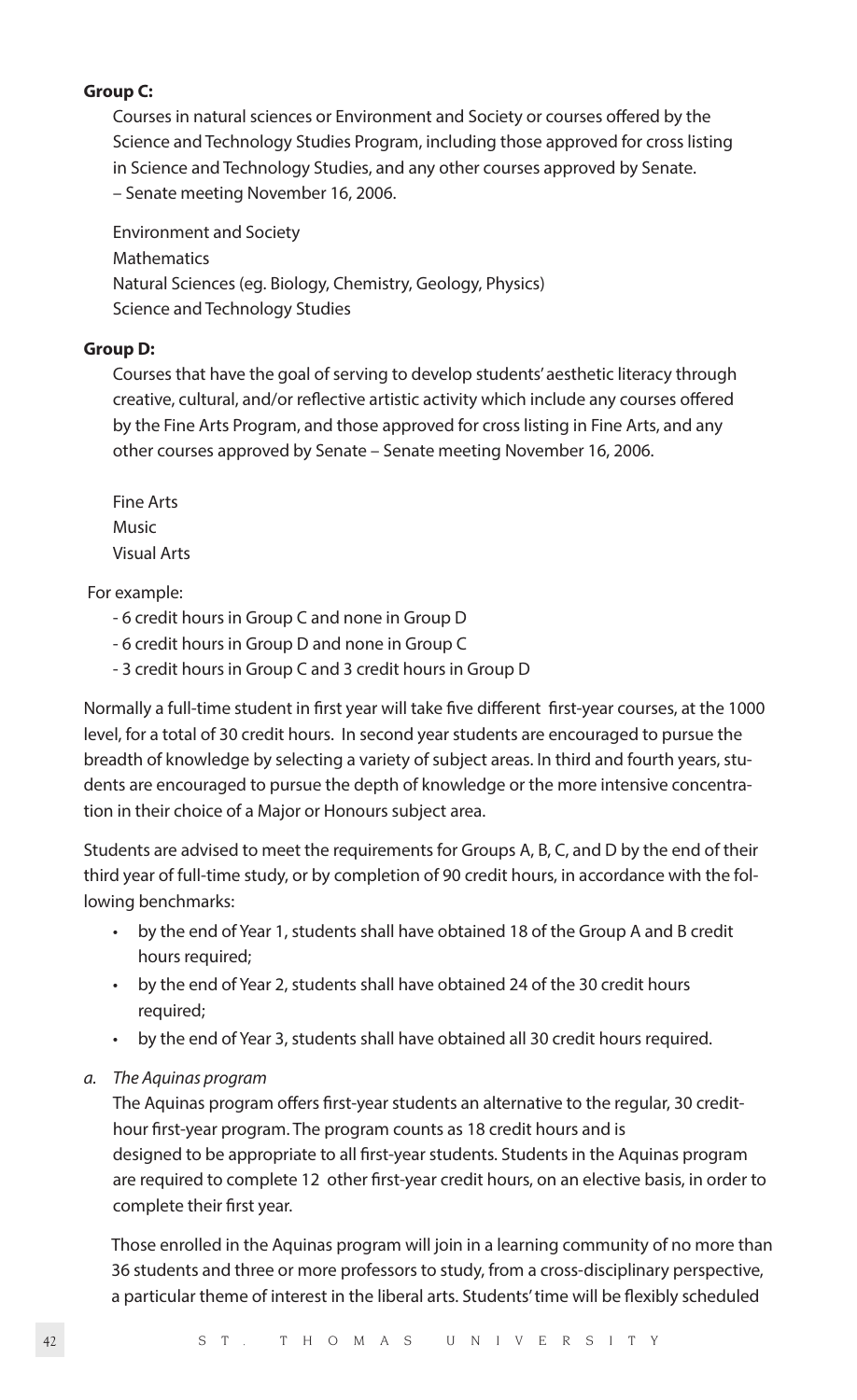so that seminars, tutorials, full classes, and independent and group work will be scheduled as appropriate. Students will continue with their section of the program for the entire academic year and will receive, upon successful completion, six credit hours in each of the disciplines represented by the three professors. The multidisciplinary structure of the program provides opportunities to make connections between different subject areas, methods of investigation and research, and bodies of knowledge.

The University will annually announce specific areas of study or themes, and the professors who will cooperate in designing and teaching the course for the coming academic year. Any student who has been admitted to St. Thomas for a first-year program is eligible to apply, and will be sent detailed descriptions of the individual sections for the coming academic year. All such students will be informed of application procedures and deadlines. Because all first-year students should have equal opportunities to choose this alternative, if there are more applications than can be accommodated, admission will be by random selection.

#### *b. Second, Third, and Fourth Years*

Thirty credit hours are to be chosen in each year. Subjects available are:

| Anthropology                   | Gerontology                    | Political ! |
|--------------------------------|--------------------------------|-------------|
| Biology                        | <b>Great Books</b>             | Psycholo    |
| <b>Business</b>                | History                        | Religious   |
| <b>Catholic Studies</b>        | Human Rights                   | Science &   |
| Communications                 | <b>International Relations</b> | Stud        |
| and Public Policy              | <b>Irish Studies</b>           | Social Wo   |
| Criminology                    | Italian                        | Sociolog    |
| Journalism                     | Japanese                       | Spanish a   |
| Economics                      | Maliseet                       | Ame         |
| English                        | <b>Mathematics</b>             | Women's     |
| <b>Environment and Society</b> | Mi'kmag                        | and (       |
| <b>Fine Arts</b>               | Peace Studies                  |             |
| French                         | Philosophy                     |             |

Science ody s Studies **& Technology Studies** ork Sociology and Latin rican Studies Studies and Gender Studies

#### *c. Note on Requirements for Teacher Certificate*

 For the purpose of teacher certification in the province of New Brunswick certain requirements in curriculum must be met. The specific requirements may be found in the New Brunswick Schools Act and regulations thereunder. Candidates for the BEd program are advised to consult the current admissions requirements for more information on "teachables."

*d. Note on Credit for Professional Courses* 

Third and fourth-year arts students may be given academic credit for professional courses not ordinarily considered part of the liberal arts or science curriculum; credit will be given for a maximum of 18 credit hours in professional courses.

 Applicants for such credit must obtain the consent of the Department in which they are taking their Major or Honours program, of the Registrar and of the committee on admissions and academic standing. Application for such credit should indicate a clear relationship between the student's Major or Honours program and the professional courses in question. These professional courses cannot be counted among the courses satisfying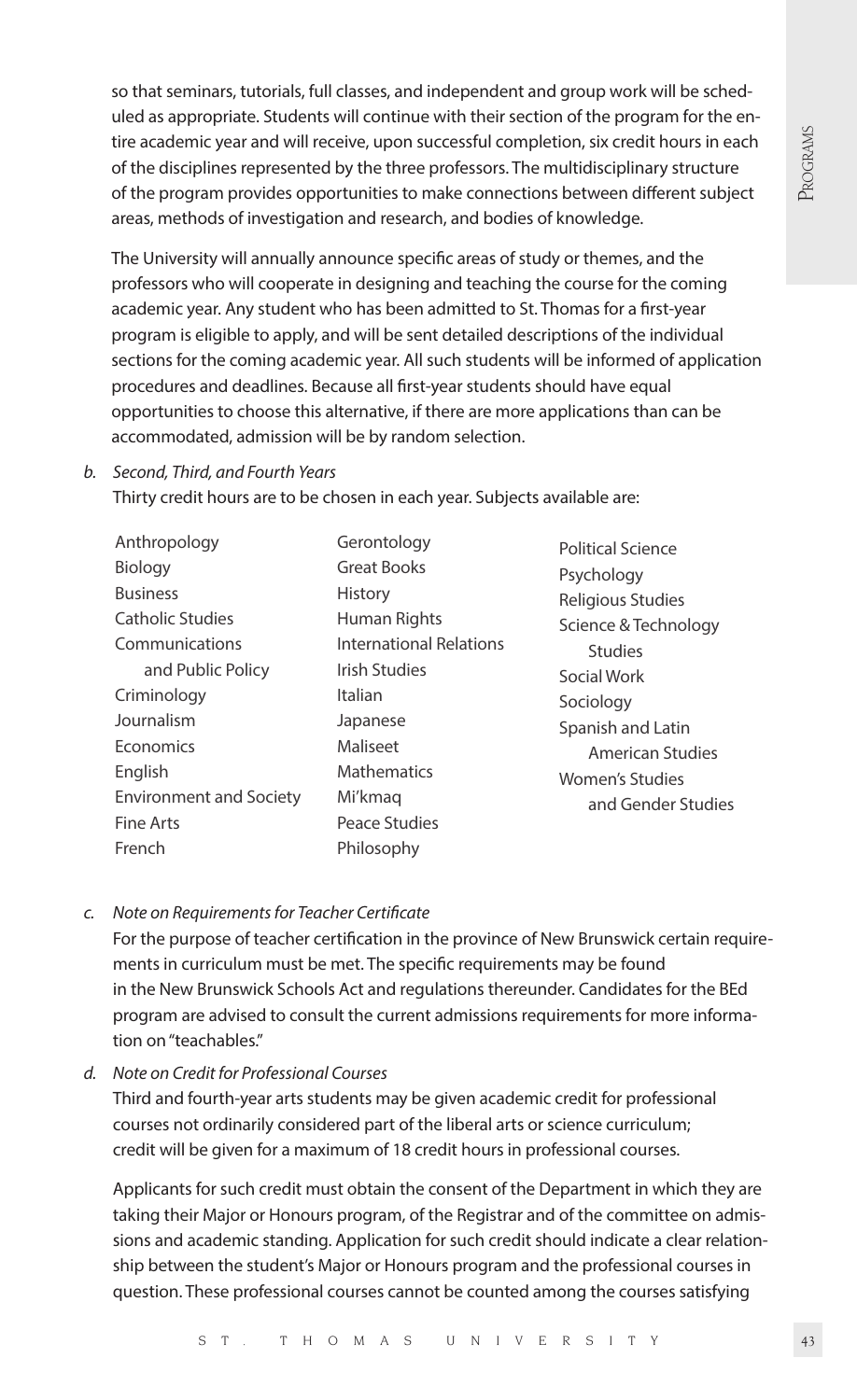the minimum number required for Majors or Honours.

*e. Grade Point Average Required for Graduation* 

 In addition to completing all the course requirements, candidates for graduation must earn an annual grade point average of at least 2.0 in their graduation year. A candidate whose annual grade point average is below 2.0 must take additional courses as determined by the Registrar's Office and achieve such standing in them as the Registrar's Office may determine in order to graduate. For information on calculating grade point averages, see Section Five, Part C – Evaluation and Grading.

*f. Distinction*

 The recognition of "distinction" is awarded to graduates in the Bachelor of Arts and Bachelor of Applied Arts degree programs who attain a combined average of 3.7 over their last two academic years (60 credit hours) of their program.

#### **Honours BA Degree Requirements**

The Honours BA program is designed for students with a high level of ability who seek a more challenging and more specialized course of studies within the Arts program. Typically, an Honours program includes a greater number of courses in a student's chosen subject area, and certain advanced-level courses. In most departments, an Honours thesis is required. An Honours degree is commonly required for admission to master's programs at other institutions.

#### *Certificate of Honours Standing*

The certificate of Honours standing has been established to provide a means of granting appropriate recognition to those St. Thomas University arts graduates who did not follow the regular Honours program but who, subsequent to graduation, have completed all requirements for the Honours program. Students who have had the Bachelor of Arts degree conferred upon them are not eligible to receive a second arts degree.

This credential recognizes that the student has completed all of the current requirements for the Honours program in the appropriate subject. Students who earned a first undergraduate degree from another university are not eligible for this certificate of Honours standing. These students may enroll as upgrading or non-degree students on a full-time or part-time basis.

In addition to the basic requirements for a Bachelor of Arts degree listed in Section One: Part A, candidates for the certificate of Honours standing must meet specific requirements regarding entrance to the program, the Honours subject or interdisciplinary subject area, the Minor subject (optional), the prescribed curriculum, and the minimum grade point average. These requirements, as well as the procedures for opting out of Honours, are described below.

#### *a. Entrance to Honours program*

 Honours is reserved for students who are performing at a high level in their Bachelor of Arts program. Individual departments, with senate approval, may require a specific level of performance in designated courses as a prerequisite to Honours.

 To enter the Honours program, a student must receive the approval of the appropriate Department and notify the Registrar's Office. Normally, students enter the Honours program at the beginning of their third year.